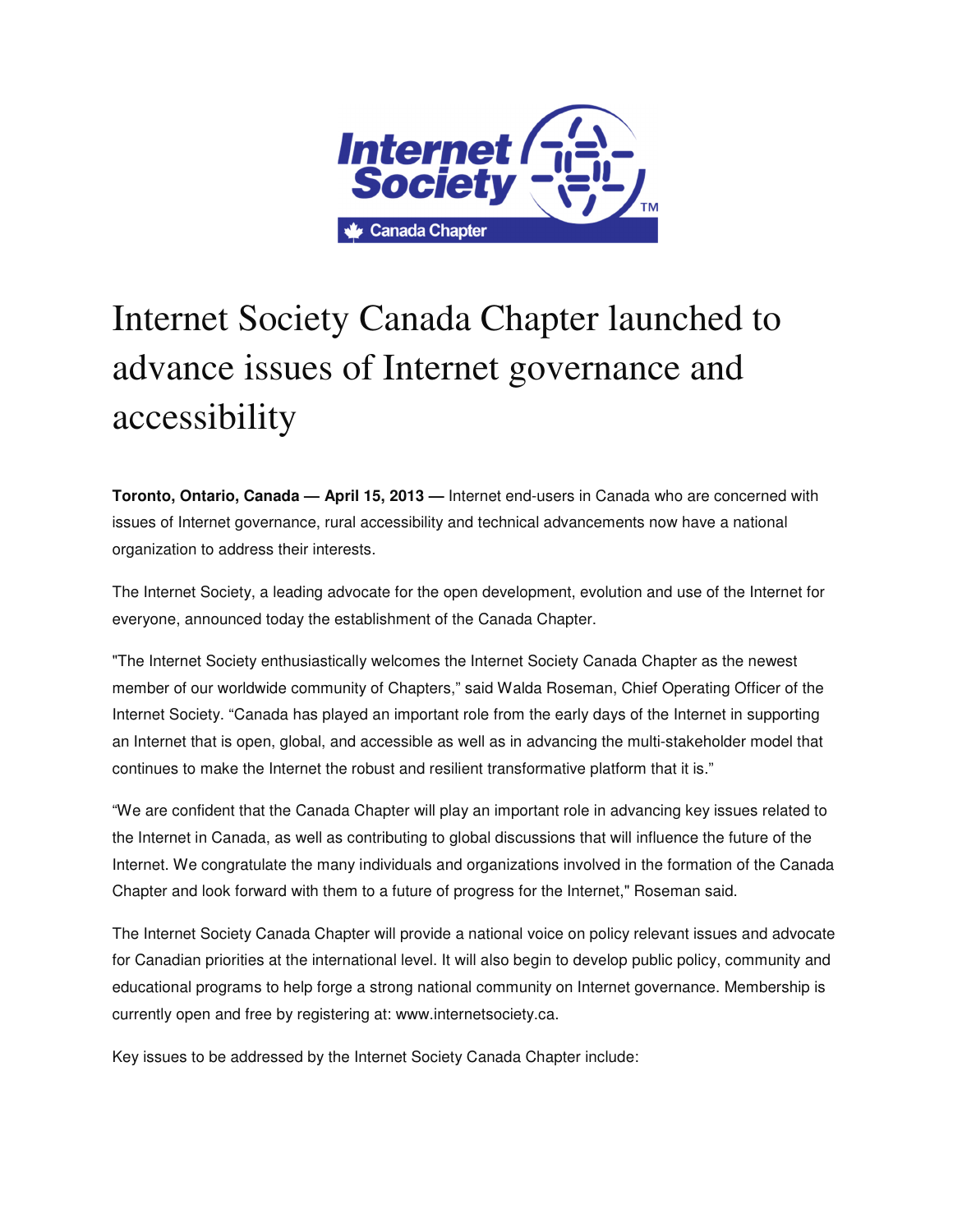- Net neutrality, which pertains to Internet transparency, freedom of expression and user choice
- Technical standards
- Accessibility to quality Internet in rural and remote areas of Canada
- Internet service provider concentration
- Cross-ownership of content providers by Internet carriers

The Canada Chapter of the global Internet organization will be led by Interim President Evan Leibovitch and Interim Vice President Glenn McKnight. The two co-founders unveiled the new chapter today at the MaRS Discovery District in Toronto, Ontario. The event was sponsored by The Centre for International Governance Innovation (CIGI), which is currently researching Internet governance through its Global Security program.

"The creation of the Internet Society Canada Chapter comes at an important time as international issues, such as the future of Internet freedom, governance and security, as well as Canadian issues, such as rural accessibility and provider concentration, becomes more central in national and global discussions," Leibovitch said.

"As an independent voice, the Canada chapter is an integral part of national and regional Internet Society chapters around the world and will work to play a leading role at the policy level in Ottawa and internationally," McKnight said. "The membership, made up of Canadian-based users who use the Internet to communicate, conduct business and engage with a global community, will shape the chapter's priorities. We look forward to building and engaging with this community from coast to coast."

The Internet Society is a global cause-driven organization that is dedicated to ensuring that the Internet remains open and transparent. Backed by more than 65,000 members and 92 Chapters around the world, as well as more than145 organization members, the Internet Society works in the areas of technology, policy, development, and education to promote an open, accessible Internet for everyone. The Canada Chapter of the Internet Society is open to working with a range of partners that share mutual interests, including individuals and organizations from academia and policy making to local councils and the technology sector.

More information on the Internet Society Canada Chapter, including how to become a member, can be found at www.internetsociety.ca.

## **MEDIA CONTACT:**

Evan Leibovitch, Co-founder and Interim President, Internet Society Canada Chapter Tel: 416.418.0574, Email: evan@telly.org